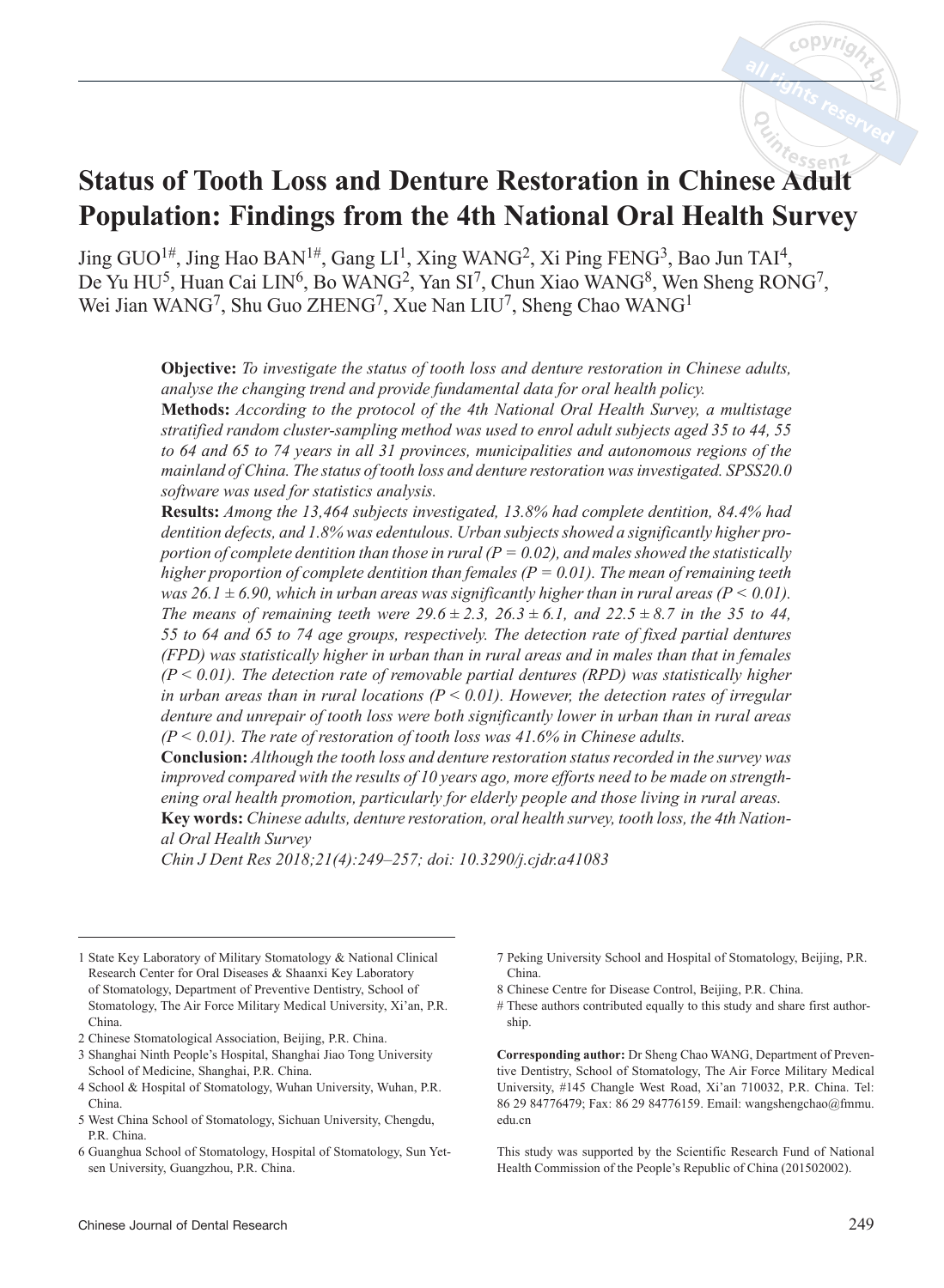$M$ any studies have shown that tooth loss increases with age<sup>1,2</sup>. In China, as the ageing trend of the population had become more obvious, the impact of tooth loss on elderly people's quality of life is becoming serious. As one of the most common oral diseases, tooth loss, mainly including dentition defects and the edentulous, could impact not only on the oral function but also social and psychological activities<sup>3,4</sup>. Oral health goal "8020", which was proposed by Japan and respected by the World Health Organization (WHO), suggests that 80-year-old people should have at least 20 natural teeth5-7. Hence, the problem of tooth loss had become one of the most urgent problems for the elderly in China.

To investigate the status of tooth loss and denture restoration for adults in different age groups in China, three National Oral Health Surveys in 1983, 1995 and 2005 respectively were conducted. With rapid development of social economy in the past 10 years, oral health status should have improved because of the adjustment and improvement of dietary structure, nutrition condition, physics and psycho-sociological development<sup>8-10</sup>, as well as from government support. Therefore, the 4th National Oral Health Survey was conducted in China from 2015 to 2016.

The present study aims to investigate the status of tooth loss and denture restoration in Chinese adults, thus providing new clinical reference data for oral health promotion to the country's adults and providing relevant policy basis for the government.

## **Materials and methods**

#### *Study design*

This study was part of the 4th National Oral Health Survey of China, conducted in 2015 and 2016. Briefly, a multistage stratified random cluster-sampling method was used in all 31 provinces, municipalities and autonomous regions of the mainland of China, and the Probability Proportionate to Size Sampling (PPS sampling method) was used to randomly select subjects. A stratified design method was adopted in age, location (urban or rural areas) and gender (male or female) to ensure a balanced population. The Oral Health Survey project was approved by the Stomatological Ethics Committee of the Chinese Stomatological Association (Approval no. 2014-003).

 $c$  ODVr.

## *Data collections*

Each of the four investigation sites in every province should complete data collection within 1 month, which included an oral health examination and a questionnaire.

According to oral disease diagnosis standards from the WHO oral health survey basic methods (5th edi- $\text{tion}^{11}$ , the research focused on two aspects.

Firstly, it focused on the status of tooth loss, including tooth loss classification: complete dentition, dentition defect and the edentulous and remaining number of teeth. The third molar was included in this situation. The status of 32 remaining teeth was recorded as complete dentition, the status of 1 to 31 remaining teeth represented a dentition defect, and no remaining teeth was edentulous.

Secondly, it looked at the status of denture restoration. The status of restorations of dentures was divided into implant dentures, fixed partial dentures (FPD), removable partial dentures (RPD), complete dentures (dentures of half jaw were included), irregular dentures, and unrepaired tooth loss. Moreover, the restoration rate of tooth loss is relevant to the number of adults with tooth loss in which the third molars were excluded.

## *Data analysis*

SPSS20.0 software (SPSS, Chicago, Illinois) was used for data statistics analysis and the normal distribution test. The data of tooth loss was presented as skewness distribution. Data of tooth loss and denture detection

**Table 1** Age, region and gender distribution characteristics of the Chinese adult subjects.

|                | <b>Urban</b> |               |       | <b>Rural</b>  | <b>Male</b> |               | Female |               | <b>Total</b> |               |
|----------------|--------------|---------------|-------|---------------|-------------|---------------|--------|---------------|--------------|---------------|
|                | N            | $\frac{0}{0}$ | N     | $\frac{1}{2}$ | N           | $\frac{0}{0}$ | N      | $\frac{0}{0}$ | N            | $\frac{0}{0}$ |
| 35 to 44 years | 2,239        | 50.8          | 2.171 | 49.2          | 2.197       | 49.8          | 2,213  | 50.2          | 4.410        | 32.8          |
| 55 to 64 years | 2,342        | 50.7          | 2,281 | 49.3          | 2,292       | 49.6          | 2,331  | 50.4          | 4,623        | 34.3          |
| 65 to 74 years | 2.247        | 50.7          | 2.184 | 49.3          | 2,222       | 50.1          | 2.209  | 49.9          | 4.431        | 32.9          |
| <b>Total</b>   | 6.828        | 50.7          | 6,636 | 49.3          | 6.711       | 49.8          | 6,753  | 50.2          | 13,464       | 100           |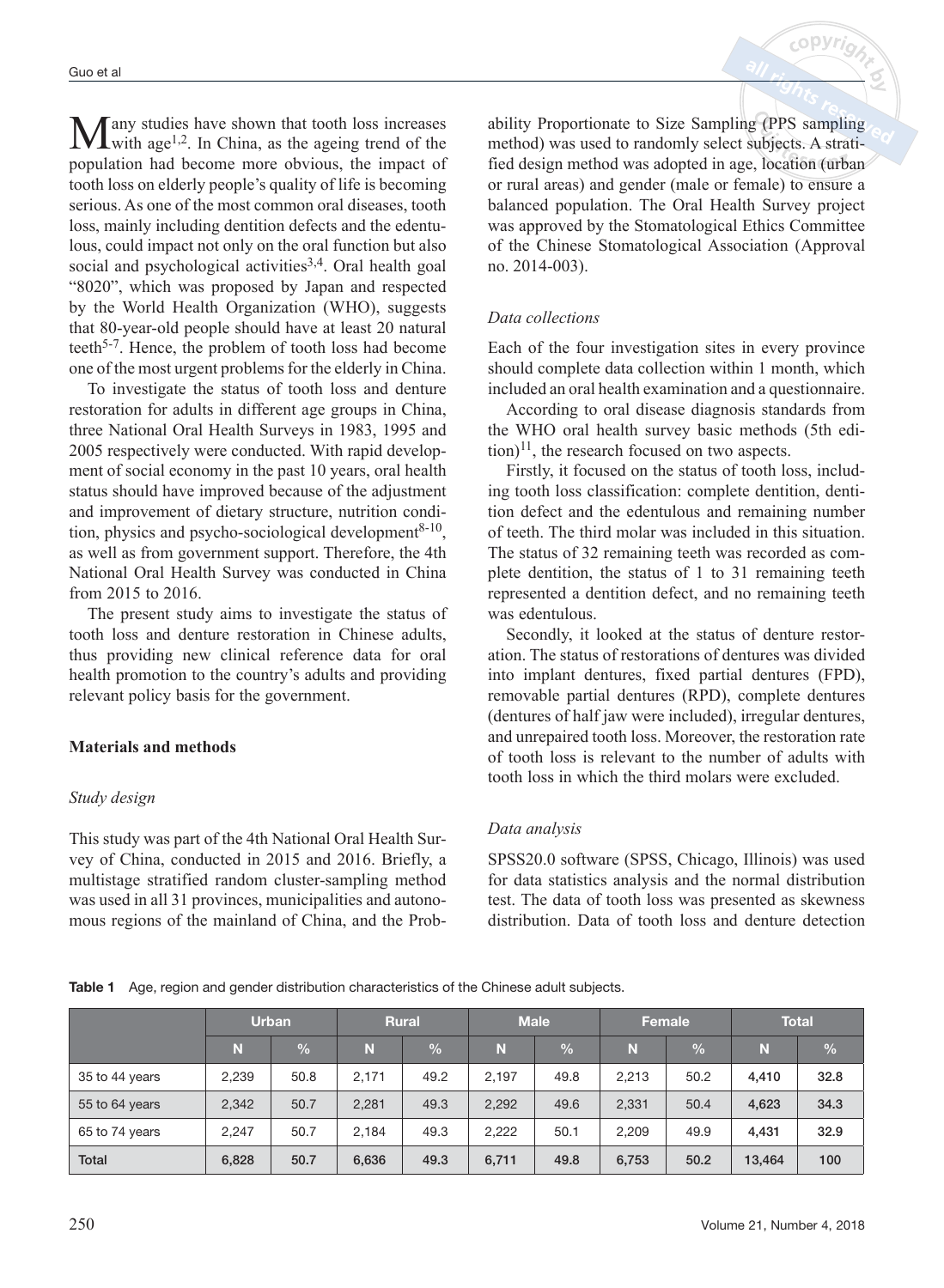|  | Table 2 The status of tooth loss in Chinese adult subjects. |  |
|--|-------------------------------------------------------------|--|
|--|-------------------------------------------------------------|--|

|                | <b>Table 2</b> The status of tooth loss in Chinese adult subjects. |                  |                           |                                                                                     |                            |                     |             |              |           |                                     |  |  |
|----------------|--------------------------------------------------------------------|------------------|---------------------------|-------------------------------------------------------------------------------------|----------------------------|---------------------|-------------|--------------|-----------|-------------------------------------|--|--|
|                |                                                                    |                  |                           | <b>Mean of</b><br>Proportion of tooth<br>loss classification (%)<br>remaining teeth |                            |                     |             |              |           | Group for number<br>remaining teeth |  |  |
| Age            |                                                                    |                  | $\boldsymbol{\mathsf{N}}$ | <b>Complete</b><br>dentition                                                        | <b>Dentition</b><br>defect | The eden-<br>tulous | $\mathbf x$ | $\mathbf{s}$ | $0-19(%)$ | $20 - 32\frac{6}{6}$                |  |  |
| 35 to 74 years | Total                                                              |                  | 13,464                    | 13.8                                                                                | 84.4                       | 1.8                 | 26.1        | 6.90         | 12.4      | 87.6                                |  |  |
|                | Area                                                               | Urban            | 6,828                     | 14.0                                                                                | 84.5                       | 1.5                 | 26.4        | 6.58         | 11.4      | 88.6                                |  |  |
|                |                                                                    | Rural            | 6,636                     | 13.7                                                                                | 84.1                       | 2.2                 | 25.9        | 7.21         | 13.5      | 86.5                                |  |  |
|                |                                                                    | $\overline{P}$   |                           | $0.02*$                                                                             |                            |                     | $0.00*$     |              | $0.00*$   |                                     |  |  |
|                | Gender                                                             | Male             | 6,711                     | 14.8                                                                                | 83.4                       | 1.9                 | 26.1        | 7.04         | 12.8      | 87.2                                |  |  |
|                |                                                                    | Female           | 6,753                     | 12.9                                                                                | 85.3                       | 1.8                 | 26.2        | 6.76         | 12.1      | 87.9                                |  |  |
|                |                                                                    | $\overline{P}$   |                           | $0.01*$                                                                             |                            |                     | 0.66        |              | 0.12      |                                     |  |  |
| 35 to 44 years | Total                                                              |                  | 4,410                     | 24.5                                                                                | 75.5                       | 0.0                 | 29.6        | 2.30         | 0.5       | 99.5                                |  |  |
|                | Area                                                               | Urban            | 2,239                     | 24.0                                                                                | 76.0                       | 0.0                 | 29.6        | 2.22         | 0.4       | 99.6                                |  |  |
|                |                                                                    | Rural            | 2,171                     | 25.1                                                                                | 74.9                       | 0.0                 | 29.6        | 2.38         | 0.6       | 99.4                                |  |  |
|                |                                                                    | $\overline{P}$   |                           | 0.42                                                                                |                            |                     | 0.67        |              | 0.4       |                                     |  |  |
|                | Gender                                                             | Male             | 2,197                     | 26.5                                                                                | 73.5                       | 0.0                 | 29.7        | 2.34         | 0.5       | 99.5                                |  |  |
|                |                                                                    | Female           | 2,213                     | 22.5                                                                                | 77.5                       | 0.0                 | 29.5        | 2.26         | 0.5       | 99.5                                |  |  |
|                |                                                                    | $\overline{P}$   |                           | $0.00*$                                                                             |                            |                     | $0.01*$     |              | 1.00      |                                     |  |  |
| 55 to 64 years | Total                                                              |                  | 4,623                     | 11.3                                                                                | 87.6                       | 1.1                 | 26.3        | 6.13         | 10.6      | 89.4                                |  |  |
|                | Area                                                               | Urban            | 2,342                     | 12.2                                                                                | 87.0                       | 0.8                 | 26.5        | 5.88         | 9.7       | 90.3                                |  |  |
|                |                                                                    | Rural            | 2,281                     | 10.4                                                                                | 88.2                       | 1.4                 | 26.1        | 6.38         | 11.5      | 88.5                                |  |  |
|                |                                                                    | $\overline{P}$   |                           | $0.03*$                                                                             |                            |                     | $0.02*$     |              | 0.06      |                                     |  |  |
|                | Gender                                                             | Male             | 2,292                     | 12.1                                                                                | 86.8                       | 1.1                 | 26.2        | 6.43         | 11.3      | 88.7                                |  |  |
|                |                                                                    | Female           | 2,331                     | 10.6                                                                                | 88.4                       | 1.1                 | 26.4        | 5.83         | 9.9       | 90.1                                |  |  |
|                |                                                                    | $\boldsymbol{P}$ |                           | 0.25                                                                                |                            |                     | 0.14        |              | 0.10      |                                     |  |  |
| 65 to 74 years | Total                                                              |                  | 4,431                     | 5.8                                                                                 | 89.7                       | 4.5                 | 22.5        | 8.66         | 26.4      | 73.6                                |  |  |
|                | Area                                                               | Urban            | 2,247                     | 5.9                                                                                 | 90.3                       | 3.8                 | 23.1        | 8.31         | 24.2      | 75.8                                |  |  |
|                |                                                                    | Rural            | 2,184                     | $5.8\,$                                                                             | 89.1                       | $5.2\,$             | 22.0        | 8.98         | 28.6      | 71.4                                |  |  |
|                |                                                                    | $\overline{P}$   |                           | 0.81                                                                                |                            |                     | $0.00*$     |              | $0.00*$   |                                     |  |  |
|                | Gender                                                             | Male             | 2,222                     | $5.9\,$                                                                             | 89.6                       | 4.5                 | 22.5        | 8.71         | 26.5      | 73.5                                |  |  |
|                |                                                                    | Female           | 2,209                     | 5.8                                                                                 | 89.8                       | 4.4                 | 22.5        | 8.61         | 26.2      | 73.8                                |  |  |
|                |                                                                    | $\boldsymbol{P}$ |                           | 0.97                                                                                |                            |                     | 0.94        |              | 0.84      |                                     |  |  |

 $*$  $P < 0.05$ 

Guo et al

Q

copyrigh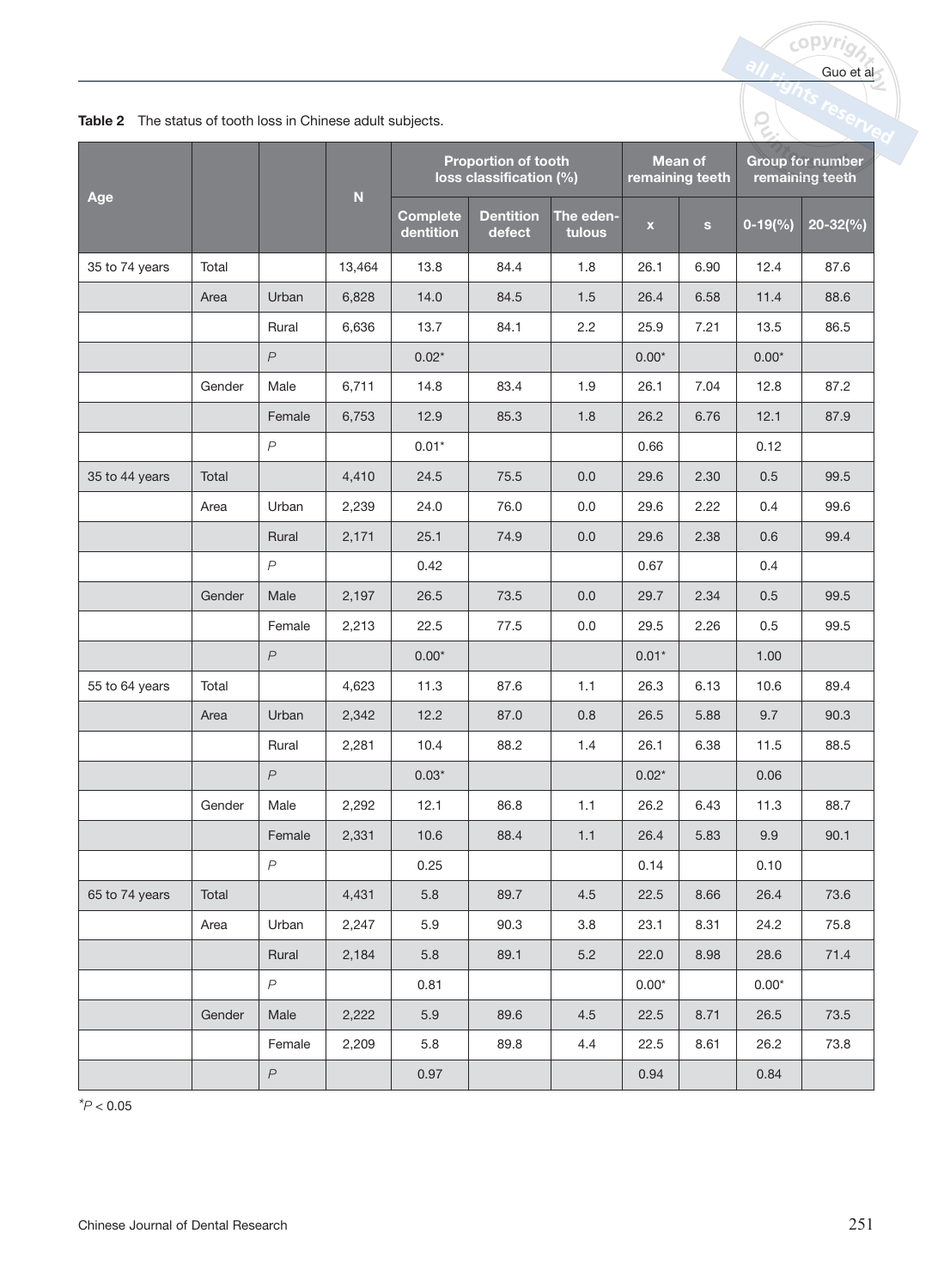was shown as either a number (percentage) for categorical variables or a mean  $\pm$  standard deviation (SD) for continuous variables. Group comparisons (i.e. by area or gender) were made using the chi-square test for categorical or nonparametric variables, while the Mann-Whitney U mean test for used for continuous variables. The value of *P* < 0.05 was considered statistically significant.

## **Results**

In total, 13,464 adults were investigated. The age, region and gender distribution characteristics of the subjects are shown in Table 1. The present study covered 372 investigation sites from 62 urban districts and 62 rural counties, which were sampled from the 31 provinces, autonomous regions and municipalities of mainland of China.

## *The status of tooth loss*

The status of tooth loss in Chinese adult subjects of different ages, regions and genders are shown in Table 2. Residents of urban areas have significantly better oral status of dentition completeness and remaining teeth number than that of rural residents  $(P < or = 0.01)$ . Males showed a significantly higher proportion of complete dentition  $(P = 0.01)$ .

In the 35 to 44 and 55 to 64 age groups, the proportion of complete dentition and the mean of remaining teeth were both significantly higher in males than that in females  $(P < 0.01)$ . In the 65 to 74 age group, the proportion of complete dentition was 5.8%, and there was no significant difference between urban and rural areas or gender. The mean of remaining teeth was  $22.5 \pm 8.66$ , which in urban areas was statistically higher than that in rural locations  $(P < 0.01)$ , and in this age group, the proportion of the number of more than 20 remaining teeth was 73.6%, which in urban areas was significantly higher than in rural areas  $(P < 0.01)$ .

# *The status of tooth loss in different tooth positions*

The means of tooth loss in all tooth positions for Chinese adults in different age groups are shown in Table 3 and Figure 1 A to C.

Among all the tooth positions, canine showed the lowest mean tooth loss while molars showed the higher. Moreover, the proportion of dentition defect was 52.25% in the maxilla and 47.75% in the mandible. As the ages increased, the means of tooth loss in all tooth positions gradually increased (*P* < 0.001).

## *Status of denture detection*

The status of denture detection and unrepaired tooth loss are shown in Table 4. Generally, among the 13,464 subjects in this survey, the detection rate of fixed partial dentures (FPD), removable partial dentures (RPD) was statistically higher in urban than in rural areas  $(P < 0.01)$ , while, irregular dentures and unrepaired tooth loss were both significantly lower in urban than in rural areas  $(P < 0.01)$  and the same results across the different age groups.

# *Proportions of various types of dentures and restoration rates of tooth loss*

Status of the proportions of all types of dentures and the restoration rates of tooth loss are shown in Table 5. Among all the dentures detected in this survey, the FPD accounted for the highest proportion with 48.4%. RPD ranked second with 26.7%, complete dentures got a proportion of 5.8%, and the proportion with implant denture was 0.4%. The proportion of irregular dentures was 18.6%. Generally, the rate of restoration of tooth loss was 41.6% in Chinese adult subjects, and the restoration rates of tooth loss in the 35 to 44, 55 to 64 and 65 to 74 age groups respectively were 42.3%, 41.3% and 41.6%.

|                | <b>Position</b> | <b>Incisor</b> | Lateral incisor Canine |     | <b>First</b><br>premolar | Second<br>premolar | <b>First molar</b> | <b>Second</b><br>molar | <b>Third</b><br>molar |
|----------------|-----------------|----------------|------------------------|-----|--------------------------|--------------------|--------------------|------------------------|-----------------------|
|                | Maxilla         | 0.0            | 0.0                    | 0.0 | 0.0                      | 0.1                | 0.1                | 0.1                    | 0.6                   |
| 35 to 44 years | Mandible        | 0.0            | 0.0                    | 0.0 | 0.0                      | 0.0                | 0.2                | 0.1                    | 0.5                   |
| 55 to 64 years | Maxilla         | 0.2            | 0.2                    | 0.1 | 0.2                      | 0.3                | 0.4                | 0.4                    | 0.7                   |
|                | Mandible        | 0.2            | 0.2                    | 0.1 | 0.1                      | 0.2                | 0.4                | 0.5                    | 0.6                   |
| 65 to 74 years | Maxilla         | 0.4            | 0.4                    | 0.3 | 0.5                      | 0.6                | 0.7                | 0.8                    | 0.8                   |
|                | Mandible        | 0.5            | 0.4                    | 0.2 | 0.3                      | 0.4                | 0.7                | 0.7                    | 0.7                   |

**Table 3** Means of tooth loss in different tooth positions for Chinese adults.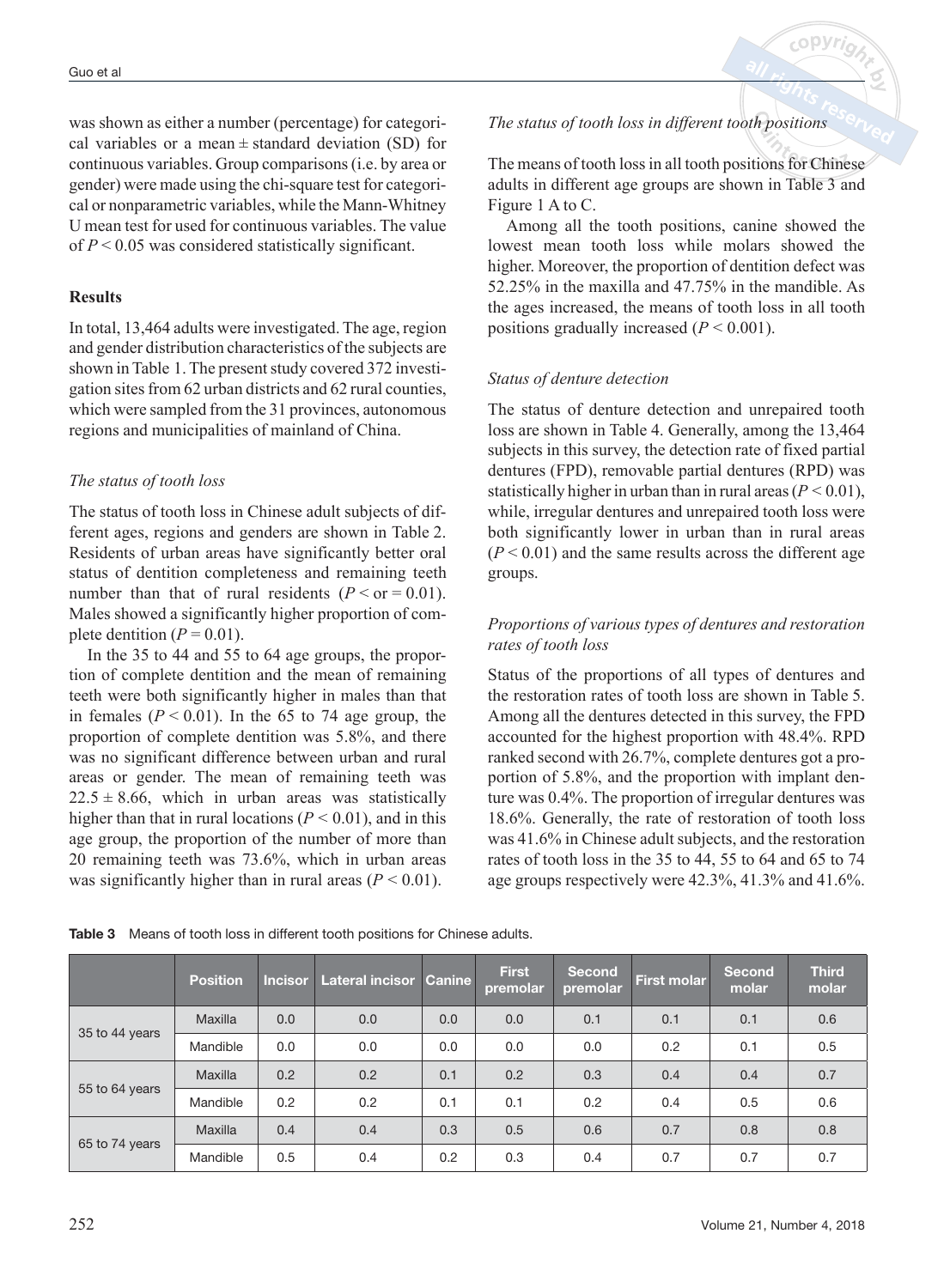

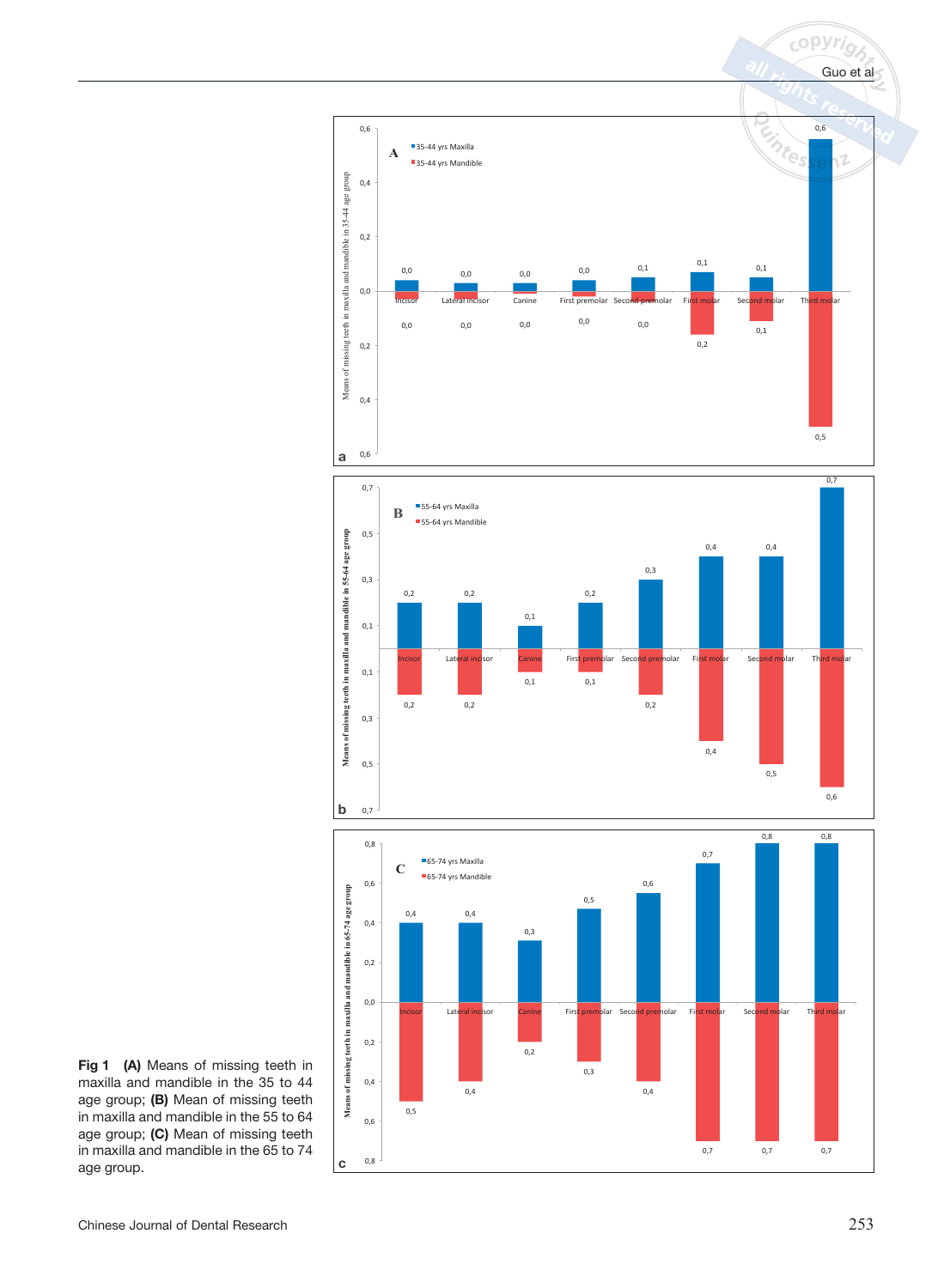|                |        |              | ${\bf N}$ |                    |                                 | Tessent                             |                            |                             |                                  |
|----------------|--------|--------------|-----------|--------------------|---------------------------------|-------------------------------------|----------------------------|-----------------------------|----------------------------------|
| Age            |        |              |           | Implant<br>denture | <b>Fixed partial</b><br>denture | <b>Removable</b><br>partial denture | <b>Complete</b><br>denture | <b>Irregular</b><br>denture | <b>Unrepair of</b><br>tooth loss |
| 35 to 74 years | Total  |              | 13,464    | 0.2                | 22.3                            | 12.3                                | 2.7                        | 8.6                         | 35.2                             |
|                | Area   | Urban        | 6,828     | 0.2                | 23.7                            | 13.6                                | 2.5                        | 6.9                         | 32.6                             |
|                |        | Rural        | 6,636     | 0.1                | 20.9                            | 11.0                                | 2.9                        | 10.4                        | 37.8                             |
|                |        | $\mathsf{P}$ |           | 0.22               | $0.00*$                         | $0.00*$                             | 0.13                       | $0.00*$                     | $0.00*$                          |
|                | Gender | Male         | 6,711     | 0.2                | 19.7                            | 12.1                                | 2.7                        | 8.9                         | 35.4                             |
|                |        | Female       | 6,753     | 0.2                | 24.9                            | 12.5                                | 2.7                        | 8.3                         | 34.9                             |
|                |        | $\mathsf{P}$ |           | 0.98               | $0.00*$                         | 0.46                                | 0.96                       | 0.22                        | 0.47                             |
| 35 to 44 years | Total  |              | 4,410     | 0.2                | 15.9                            | 2.8                                 | 0.9                        | 3.0                         | 18.6                             |
|                | Area   | Urban        | 2,239     | 0.2                | 17.1                            | 3.0                                 | 1.0                        | 2.1                         | 16.5                             |
|                |        | Rural        | 2,171     | 0.1                | 14.6                            | 2.6                                 | 0.7                        | 4.0                         | 20.8                             |
|                |        | $\mathsf{P}$ |           | 0.33               | $0.02*$                         | 0.42                                | 0.13                       | $0.00*$                     | $0.00*$                          |
|                | Gender | Male         | 2,197     | 0.1                | 13.0                            | 2.7                                 | 0.7                        | 3.0                         | 18.3                             |
|                |        | Female       | 2,213     | 0.2                | 18.7                            | 2.9                                 | 1.0                        | 3.0                         | 18.9                             |
|                |        | $\mathsf{P}$ |           | 0.57               | $0.00*$                         | 0.72                                | 0.40                       | 0.86                        | 0.59                             |
| 55 to 64 years | Total  |              | 4,623     | 0.1                | 24.6                            | 13.6                                | 1.9                        | 9.6                         | 38.9                             |
|                | Area   | Urban        | 2,342     | 0.1                | 25.5                            | 14.6                                | 1.5                        | 7.5                         | 36.7                             |
|                |        | Rural        | 2,281     | 0.0                | 23.7                            | 12.5                                | 2.4                        | 11.8                        | 41.1                             |
|                |        | P            |           | 0.63               | 0.16                            | $0.04*$                             | $0.02*$                    | $0.00*$                     | $0.00*$                          |
|                | Gender | Male         | 2,292     | 0.2                | 21.5                            | 13.7                                | 1.9                        | 9.9                         | 40.1                             |
|                |        | Female       | 2,331     | 0.0                | 27.7                            | 13.5                                | 1.9                        | 9.3                         | 37.7                             |
|                |        | P            |           | 0.06               | $0.00*$                         | 0.90                                | 0.92                       | 0.45                        | 0.10                             |
| 65 to 74 years | Total  |              | 4,431     | 0.3                | 26.3                            | 20.4                                | 5.3                        | 13.1                        | 47.7                             |
|                | Area   | Urban        | 2,247     | 0.4                | 28.4                            | 23.0                                | 4.9                        | 10.9                        | 44.2                             |
|                |        | Rural        | 2,184     | 0.2                | 24.1                            | 17.7                                | 5.7                        | 15.2                        | 51.3                             |
|                |        | P            |           | 0.37               | $0.00*$                         | $0.00*$                             | 0.28                       | $0.00^{\star}$              | $0.00^{\star}$                   |
|                | Gender | Male         | 2,222     | 0.2                | 24.5                            | 19.7                                | $5.4\,$                    | 13.5                        | 47.6                             |
|                |        | Female       | 2,209     | 0.4                | 28.1                            | 21.1                                | $5.2\,$                    | 12.6                        | 47.8                             |
|                |        | $\mathsf P$  |           | 0.34               | $0.00^{\star}$                  | 0.28                                | 0.79                       | 0.35                        | 0.60                             |

## **Table 4** Status of denture detection and unrepaired tooth loss in Chinese adult subjects.

 $*P < 0.05$ ; Denture of half jaw was included in the complete denture.

**copyric** 

p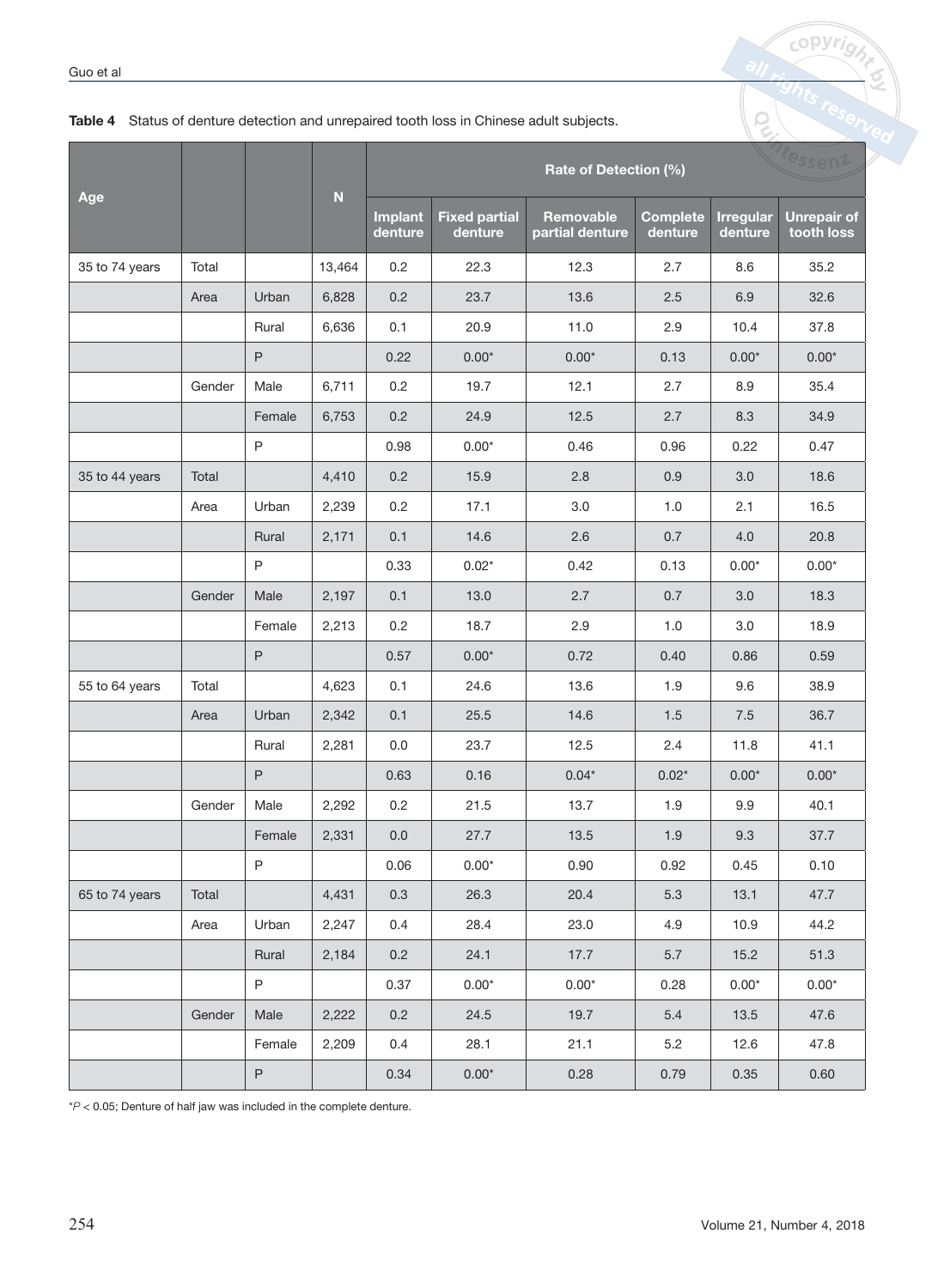| Age            |        |        |         |                                         | Proportions of various types of denture (%) | <b>Numbers</b><br>of adults<br>with  | <b>Numbers</b><br>of adults<br>with unre- | Restor-<br>ation<br>rates of |                       |                         |
|----------------|--------|--------|---------|-----------------------------------------|---------------------------------------------|--------------------------------------|-------------------------------------------|------------------------------|-----------------------|-------------------------|
|                |        |        | denture | <b>Implant Fixed partial</b><br>denture | <b>Removable</b><br>partial denture         | <b>Complete Irregular</b><br>denture | denture                                   | tooth<br>loss*               | pair of<br>tooth loss | tooth loss<br>$(\%)$ ** |
| 35 to 74 years | Total  |        | 0.4     | 48.4                                    | 26.7                                        | 5.8                                  | 18.6                                      | 8,105                        | 4,733                 | 41.6                    |
|                | Area   | Urban  | 0.5     | 50.6                                    | 29.0                                        | 5.3                                  | 14.6                                      | 4,054                        | 2,223                 | 45.2                    |
|                |        | Rural  | 0.3     | 46.1                                    | 24.3                                        | 6.4                                  | 23.0                                      | 4,051                        | 2,510                 | 38.0                    |
|                | Gender | Male   | 0.4     | 45.3                                    | 27.8                                        | 6.1                                  | 20.4                                      | 4,026                        | 2,379                 | 40.9                    |
|                |        | Female | 0.4     | 51.3                                    | 25.8                                        | 5.5                                  | 17.1                                      | 4,079                        | 2,354                 | 42.3                    |
| 35 to 44 years | Total  |        | 0.7     | 69.9                                    | 12.5                                        | 3.6                                  | 13.4                                      | 1,424                        | 821                   | 42.3                    |
|                | Area   | Urban  | 1.0     | 72.8                                    | 12.9                                        | 4.4                                  | 8.9                                       | 714                          | 369                   | 48.3                    |
|                |        | Rural  | 0.4     | 66.6                                    | 12.0                                        | 2.7                                  | 18.3                                      | 710                          | 452                   | 36.3                    |
|                | Gender | Male   | 0.7     | 66.2                                    | 13.9                                        | 3.5                                  | 15.7                                      | 679                          | 402                   | 40.8                    |
|                |        | Female | 0.7     | 72.6                                    | 11.4                                        | 3.7                                  | 11.6                                      | 745                          | 419                   | 43.8                    |
| 55 to 64 years | Total  |        | 0.2     | 49.5                                    | 27.3                                        | 3.8                                  | 19.3                                      | 3,061                        | 1,798                 | 41.3                    |
|                | Area   | Urban  | 0.3     | 51.9                                    | 29.7                                        | 2.9                                  | 15.2                                      | 1,517                        | 860                   | 43.3                    |
|                |        | Rural  | 0.1     | 47.0                                    | 24.8                                        | 4.7                                  | 23.4                                      | 1,544                        | 938                   | 39.2                    |
|                | Gender | Male   | 0.4     | 45.6                                    | 29.0                                        | 4.0                                  | 21.1                                      | 1,547                        | 919                   | 40.6                    |
|                |        | Female | 0.0     | 52.9                                    | 25.8                                        | 3.7                                  | 17.7                                      | 1,514                        | 879                   | 41.9                    |
| 65 to 74 years | Total  |        | 0.5     | 40.2                                    | 31.2                                        | 8.1                                  | 20.0                                      | 3,620                        | 2,114                 | 41.6                    |
|                | Area   | Urban  | 0.6     | 42.0                                    | 33.9                                        | 7.3                                  | 16.2                                      | 1,823                        | 994                   | 45.5                    |
|                |        | Rural  | 0.4     | 38.3                                    | 28.1                                        | 9.0                                  | 24.2                                      | 1,797                        | 1,120                 | 37.7                    |
|                | Gender | Male   | 0.4     | 38.6                                    | 31.1                                        | 8.5                                  | 21.4                                      | 1,800                        | 1,058                 | 41.2                    |
|                |        | Female | 0.6     | 41.7                                    | 31.3                                        | 7.7                                  | 18.7                                      | 1,820                        | 1,056                 | 42.0                    |

|  | Table 5 Proportions of types of denture, restoration rate of tooth loss in Chinese adults. |
|--|--------------------------------------------------------------------------------------------|
|  |                                                                                            |

Number of adults with tooth loss: the third molars were excluded.

Restoration rates of tooth loss (%) = 1- (number of adults with unrepair of tooth loss/number of adults with tooth loss) × 100%

#### **Discussion**

China is an ageing country and tooth loss in adults increases as they age, which significantly affects the quality of life<sup>12</sup>. Access to adequate oral healthcare is important, especially in ageing populations $13$ . Tooth loss is one of the most important symbols to reflect oral health in adults, and the cumulative effect of long life on disease and various social factors<sup>14,15</sup>. This nationwide investigation showed the means of remaining teeth were  $29.6 \pm 2.3$ ,  $26.3 \pm 6.1$ ,  $22.5 \pm 8.7$  in the 35 to 44, 55 to 64 and 65 to 74 age groups respectively, and edentulous rates were 0.05%, 4.5% in the 35 to 44 and 65 to 74 age groups respectively. The results showed remarkable improvement compared with the data from the 3rd National Oral Health Survey a decade ago, when the means of remaining teeth were 29.4 and 21.0, and edentulous rates were  $0.1\%$  and  $6.8\%$  in the 35 to 44 and 65 to 74 age groups.

Oral health goals today propose that 80-year-old people should have at least 20 natural teeth<sup>5-7</sup>, Some studies have indicated that physical indices and oral health conditions in all who achieved the 8020 goal were better than the non-achievers<sup>16</sup>. A study in 2015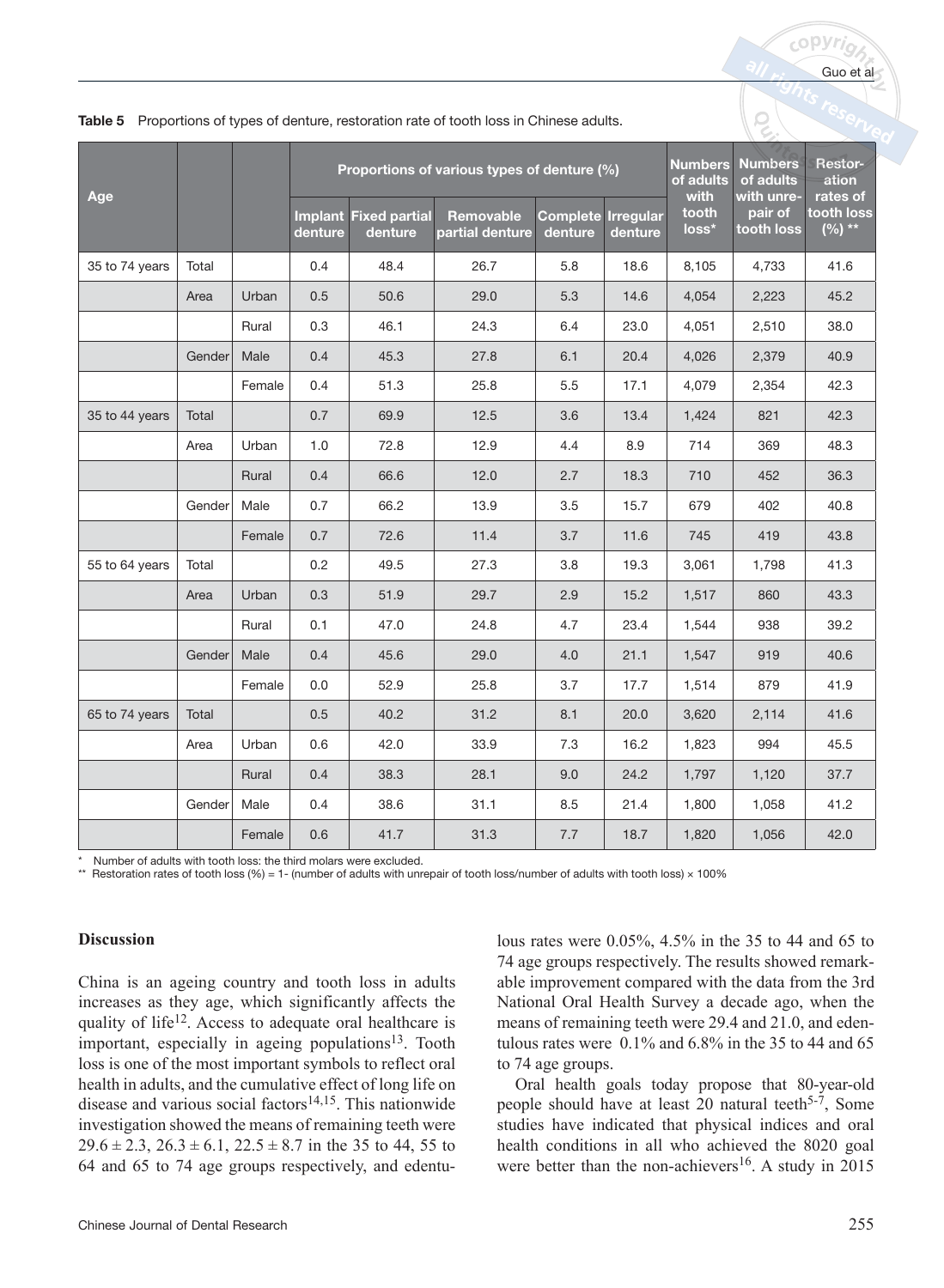in Taiwan showed that 83.7% of adults with a mean age of  $42.5 \pm 12.5$  had at least 20 teeth<sup>17</sup>. The mean age of the subjects in the present survey was  $56.4 \pm 12.4$  years old, and 87.6% of them had at least 20 teeth. The proportion of the remaining teeth in the 65 to 74-year-old age group was 73.6%.

The edentulous rate is often regarded as the most important indicator of quality of life for the elderly. A study on global ageing and adult health (SAGE) between 2007 and 2010 showed that the rate of the edentulous for those over the age of 65 was 8.9% in China and 15.3% in India18. A 2016 US survey showed the rate of the edentulous in 65 to 74-year-old adults living in rural Colorado was up to  $15\%$ <sup>15</sup>. Moreover, according to the global oral database from the  $WHO<sup>19</sup>$ , the edentulous rate for 65 to 74-year-olds was 46% in the UK,  $27\%$  in Denmark,  $29\%$  in Sweden<sup>20</sup>, and between 14% and 27% in most European countries. The same rate for those aged 60 to 69 years old was 26% in the US. In our study, the edentulous rate of the 65 to 74-year-old age group was only 5.2% for rural adults and 3.8% for those living in urban areas, showing a relatively low edentulous rate in China, which may be related to the fact that many residual roots and residual crowns without conservation value remain unextracted.

The present study showed that the rate of dentition defect and the edentulous, the total mean of tooth loss and the mean of tooth loss in every tooth position all increased as people age, which is consistent with the survey in Halifax<sup>21</sup>. The main causes of tooth loss were caries and periodontal disease<sup>22,23</sup>. As they age people were at an increased risk of systemic disease, as well as having poor oral health, which led to a significantly increased risk of tooth  $loss^{9,24}$ .

Many surveys have reported that the number of remaining teeth for urban citizens was higher than that in rural area, such as adults in Norway, men in Sweden, adults in western Australia, women in Brazil and adults in Ireland25-28. The present survey also showed that the number of remaining teeth in 65 to 74 year olds in urban areas was higher than that in rural areas. Many factors contribute to the difference, such as a higher rate of smoking by rural adults, a relatively lower level of education, fewer ways of receiving oral health knowledge, a weak consciousness for occlusal function restoration, an unbalance of diet, and the high cost of restoration payment<sup>28</sup>.

With the rapid development of the social economy, the rate of denture restoration for Chinese adults aged 35 to 44 and 65 to 74 years old has increased greatly compared with 10 years ago, especially regarding the fixed partial denture. Adults aged 35 to 44 are more willing to choose a fixed partial denture rather than a removable partial denture because of comfort, therefore, in this age group, the rate of fixed partial denture restoration varied from 7.5% to 14.9%, and the rate of removable partial denture restoration varied from 3.5% to 2.8%. Moreover, compared with 10 years ago, the restoration rate of fixed partial dentures and removable partial dentures nowadays varied from 17.1% to 26.3% and from 14.3% to 20.4%, respectively. In this present study, the proportion of the edentulous was 1.8%, while the detection rate of complete dentures was 2.7%. The reason for this is that the third molars were included when the proportion of the edentulous was calculated. while they were excluded when the detection rate of unrepaired tooth loss was calculated. It was analysed that the conditions and awareness of oral health nowadays in the middle-aged adults was better than 10 years ago, which contributed to a higher level of denture restoration. The numbers of tooth loss increased as people's ages increased, which led to tooth loss that was inconsistent with the indication of fixed partial denture restoration, so the proportion of removable partial denture restoration is gradually increased. The rate of implant denture, fixed partial denture and removable partial denture restoration for urban adults was higher than that those in rural areas, and the rate of complete denture restoration in urban areas was lower than in rural areas. Those above again indicated that the level of tooth loss in rural areas was higher than that in urban areas. Also, the detection rate of irregular dentures was up to 8.6%, and the unrepaired rate of tooth loss was 35.2%, which suggested an understanding of damage caused by tooth loss, especially for the elderly in rural areas, needs to be strengthened, as well as medical conditions being improved.

 $c$  op  $Vr$ 

## **Conclusion**

The current conditions of tooth loss in Chinese adults have improved significantly compared with a decade ago. However, the oral health of 65 to 74-year-olds, especially in rural areas, is unsatisfactory, and the rate of denture restoration is at a low level. Thus, further increased investment on oral health should focus more on preventing oral diseases in the elderly, especially those people living in rural areas.

## **Conflicts of interest**

The authors reported no conflicts of interest related to this study.